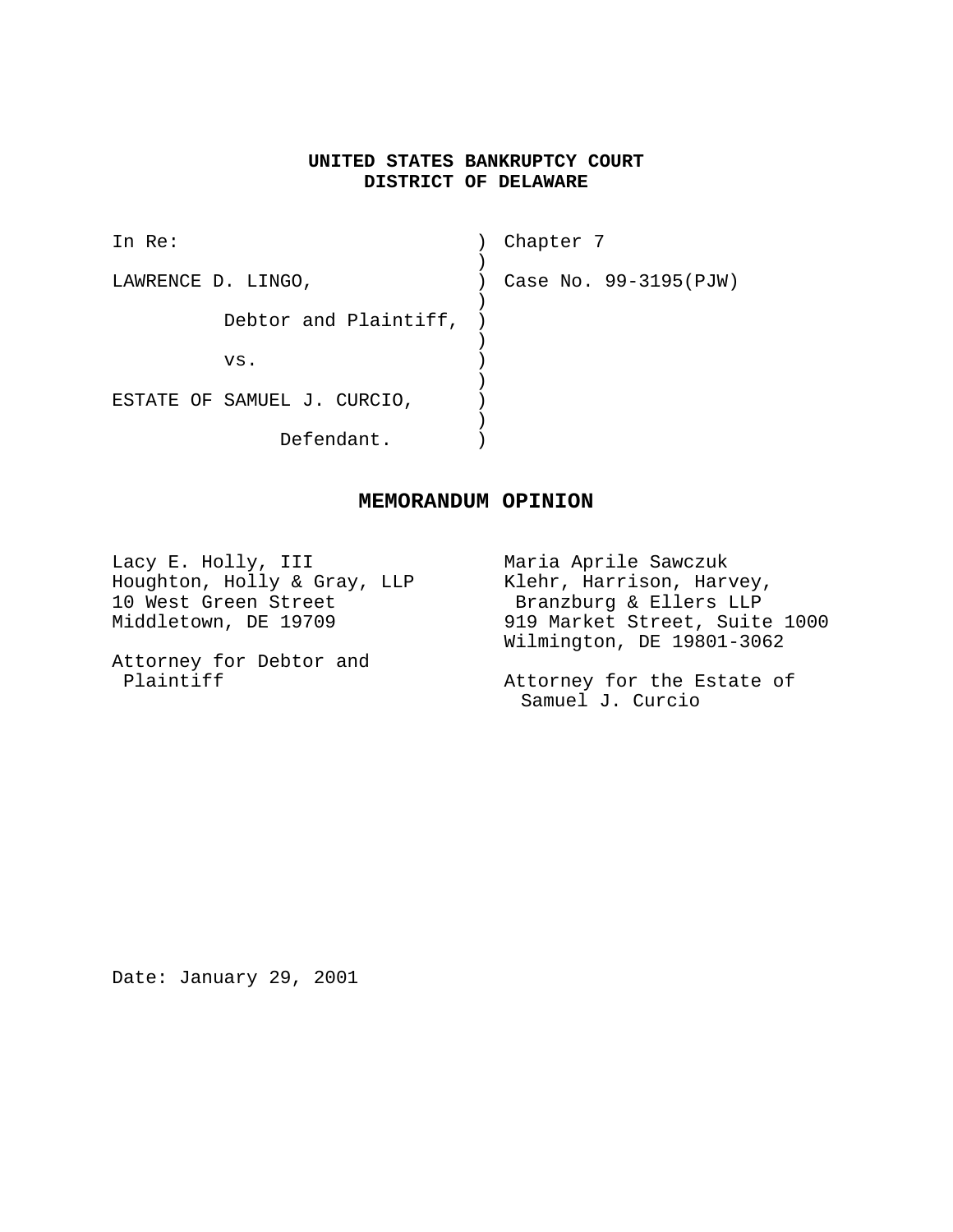#### **WALSH, J.**

Before the Court is the motion (Doc. # 43) of chapter 7 debtor Lawrence D. Lingo ("Debtor") to avoid a judicial lien on his residence in favor of the Estate of Samuel J. Curcio ("Curcio"). The Debtor contends §  $522(f)^1$  entitles him to avoid Curcio's lien in its entirety because the lien impairs the Debtor's exemption. Curcio objects on the basis that  $\S$  522(f) does not permit avoidance of a lien if the Debtor has no equity to which the exemption can apply. For the reasons set forth below, I will grant the Debtor's motion in part.

#### **FACTS**<sup>2</sup>

Debtor filed a voluntary chapter 13 petition on September 10, 1999. Debtor converted the case to one under chapter 7 on February 16, 2000. A discharge entered on June 3, 2000.<sup>3</sup>

1

Unless otherwise indicated, all references to "§\_\_\_" are to a section of the Bankruptcy Code, 11 U.S.C. § 101 et. seq.

2

This Opinion constitutes this Court's findings of fact and conclusions of law under Fed.R.Bank.P. 7052.

3

I make these findings according to the docket in this matter, of which I take judicial notice pursuant to Fed.R.Evid. 201 and Fed.R.Bankr.P. 9017. I also take judicial notice, pursuant to the Debtor's suggestion, see Debtor's Letter Brief dated January 17, 2001, Doc. # 52 at 2, of the proof of claims filed by National City Mortgage (Claim No. 4) and Wilmington Postal Federal Credit Union (Claim No. 9). See Levine v. Egidi, 1993 WL 69146, at \*2 (N.D. Ill. 1993) (bankruptcy judge may take judicial notice of his or her own docket); In re Paolino,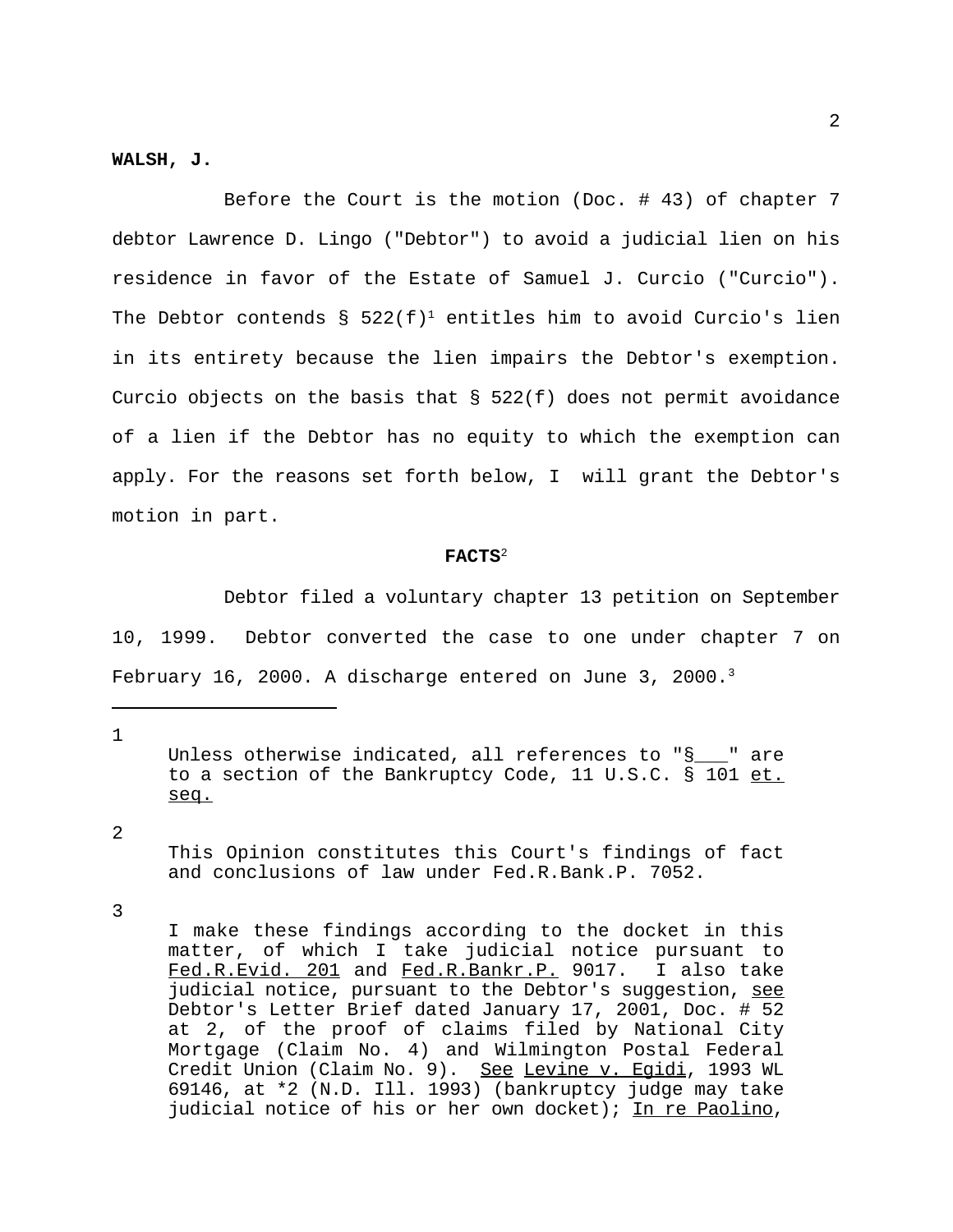Debtor declares his personal residence at 1 Ohio Avenue, Wilmington, Delaware has a fair market value of \$100,000.00 on his Schedule A, Real Property, appended to his petition. Pursuant to state law, which permits Debtor to exempt property having an aggregate fair market value of \$5,000.00, Debtor claimed a \$1,000.00 exemption in his residence. See 10 Del. C. § 4914. He applied the balance of his available exemption to other property interests.

The property is subject to two mortgages and Curcio's judicial lien. According to proofs of claims filed in Debtor's case, the first mortgage in favor of National City Mortgage (Claim No. 4) has a balance due of \$76,243.60. The second mortgage in favor of Wilmington Postal Federal Credit Union (Claim No.9) has a balance due of \$16,352.32. Curcio's judicial lien is for \$54,932.98 (Claim No. 6).

On December 13, 2000, I held a hearing for purposes of determining the value of Debtor's residence which the parties dispute. Debtor maintains it is \$100,000 and Curcio submits it is much lower. Both agree, however, that I should value the property as of the petition date.

<sup>1991</sup> WL 284107, at \*12 n.19 (Bankr. E.D. Pa. 1991) ("courts may take judicial notice of the contents of their own dockets."). Curcio did not submit any evidence contradicting the balances on the nonavoidable liens and does not dispute their validity.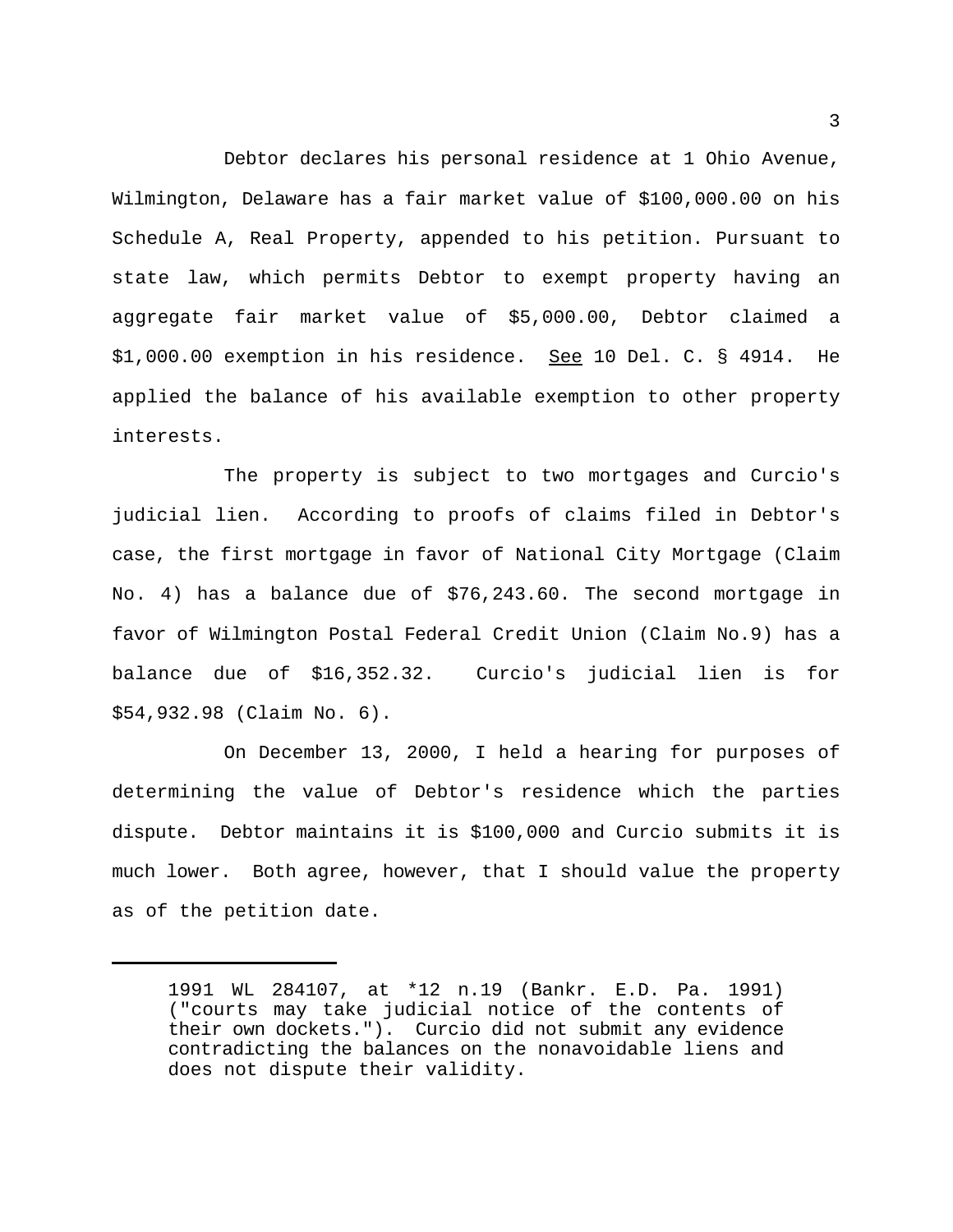At the hearing, the Debtor testified that water damage occurred in the basement of his residence which he believed would cost \$5,000 to \$7,000 to repair. He said the water damage was a result of a possible crack in the foundation of the house. He further testified that to his knowledge, the house next door to his sold for \$72,000.00. Accordingly, the Debtor testified he believed the value of the residence was approximately \$94,000.00. The Debtor did not provide estimates from contractors regarding the water damage in the basement.

Neither the Debtor nor Curcio provided a written appraisal of the residence. Curcio did not dispute the existence of water damage in the basement. At the hearing, Curcio did not submit any evidence in favor of a higher value for Debtor's residence. Curcio relied on cross-examination of the Debtor and argued in favor of a lower value for the residence.

Accordingly, I find that the fair market value of Debtor's residence as of the petition date was \$94,000.00. I find Debtor's testimony credible as to the existence of water damage in his basement and the approximate cost to repair the foundation. I also believe his undisputed testimony regarding the prior sale of a similar property in his neighborhood for much less than \$100,000.00.

### **DISCUSSION**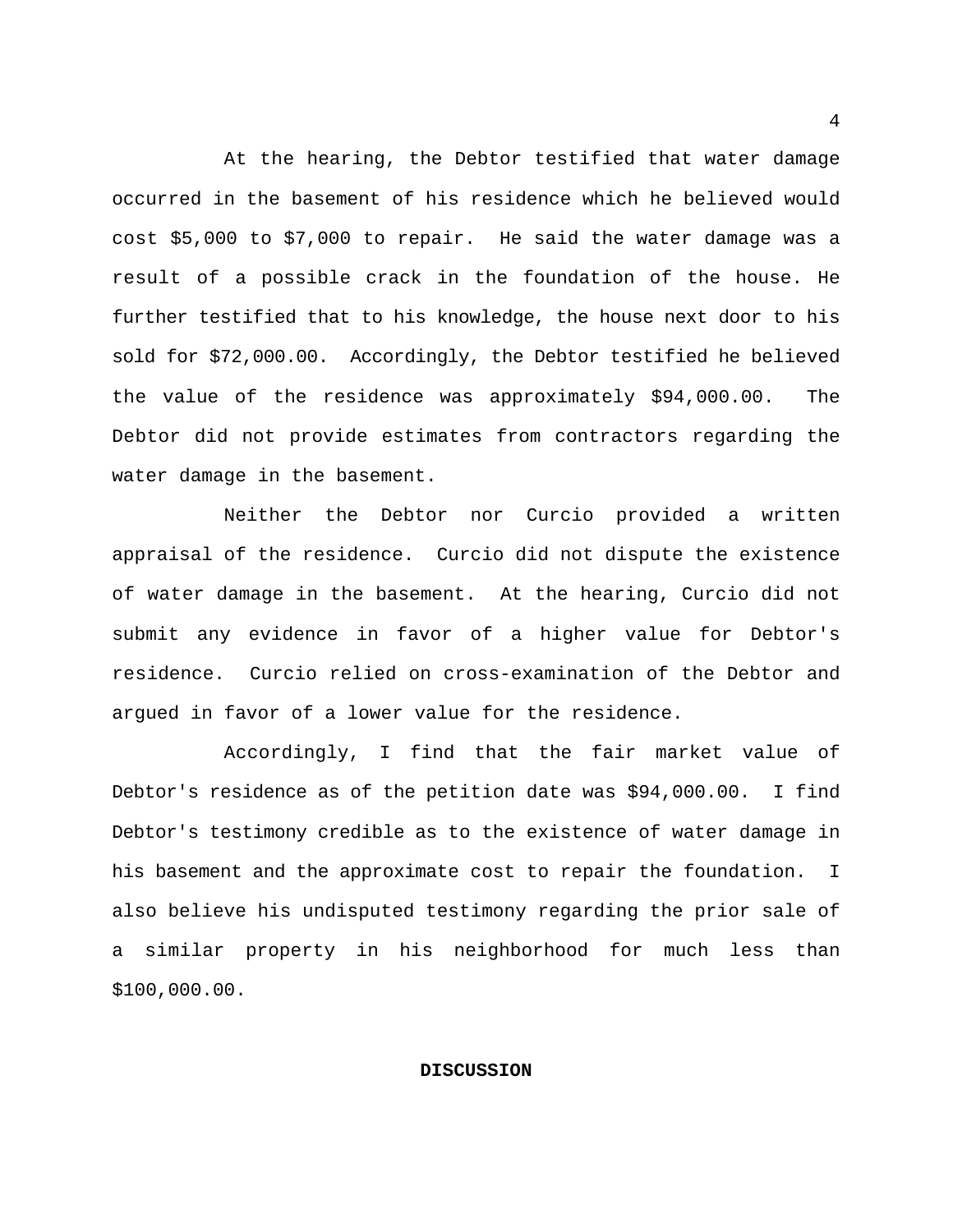The Debtor argues that  $\S$  522(f) mandates the avoidance of a lien that impairs an exemption to which he is otherwise entitled. Debtor argues that Curcio's lien must be avoided in its entirety because the equity in his property is less than the amount of his claimed exemption.

Curcio responds with two arguments. First, Curcio maintains Debtor has no equity to which his exemption can apply, and accordingly, Debtor has no exemption that Curcio's lien can impair. As a corollary to this position, Curcio also appears to argue that § 522(f) only permits lien avoidance to the extent of the Debtor's equity in the residence, rather than to the full amount of his allowable exemption. Second, Curcio argues that § 522(f) only permits avoidance of a lien to the extent of the claimed exemption, i.e., only \$1,000.00 of Curcio's lien may be avoided, if at all.

I am not persuaded that either party's position is correct. In pertinent part, § 522(f) provides as follows:

> (f)(1) Notwithstanding any waiver of exemptions but subject to paragraph (3), the debtor may avoid the fixing of a lien on an interest of the debtor in property to the extent that such lien impairs an exemption to which the debtor would have been entitled under subsection (b) of this section, if such lien is--

> > (a) a judicial lien . . .

(f)(2)(A) For the purposes of this subsection, a lien shall be considered to impair an exemption to the extent that the sum of -- (i) the lien; (ii) all other liens on the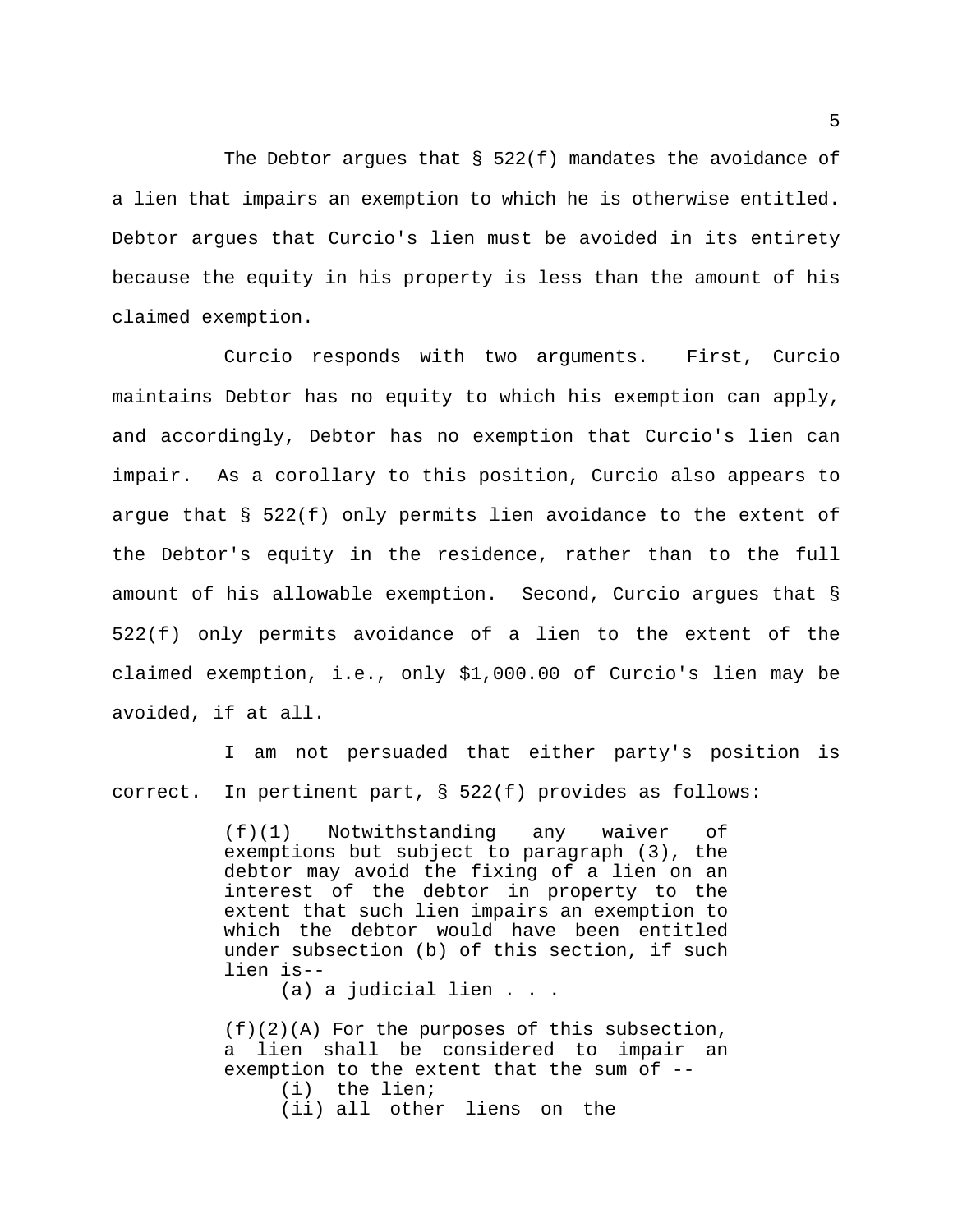property; and (iii) the amount of the exemption that the debtor could claim if there were

exceeds the value that the debtor's interest in the property would have in the absence of any liens.

no liens on the property;

11 U.S.C. § 522(f).

Application of  $\S$  522(f)(2)(A) to the facts of this case is as follows: the judicial lien (\$54,932.98) plus all other liens on the property  $(576, 243.60 + 516, 352.32)$  and the amount of the exemption that the debtor could claim if there were no liens on the property (\$1,000.00) totals \$148,528.90 (\$54,932.98 + \$76,243.60 + \$16,352.32 + \$1,000.00 = \$148,528.90). This amount exceeds the value of the Debtor's interest in the property in the absence of any liens (\$94,000.00) by \$54,528.90 (\$148,528.90 - \$94,000.00 = \$54,528.90). Thus Curcio's judicial lien impairs the Debtor's exemption to the extent of \$54,528.90 and is avoided in that amount. The balance of Curcio's lien (\$404.08) is not avoided.

Perhaps an easier method for understanding the  $\S$  522(f) formula is as set forth in In re Piersol, 244 B.R. 309, 311 (Bankr. E.D. Pa. 2000):

> 1. Determine the value of the property on which the judicial lien is sought to be avoided.

> > \$94,000.00

2. Deduct the amount of all liens not to be avoided from Step 1.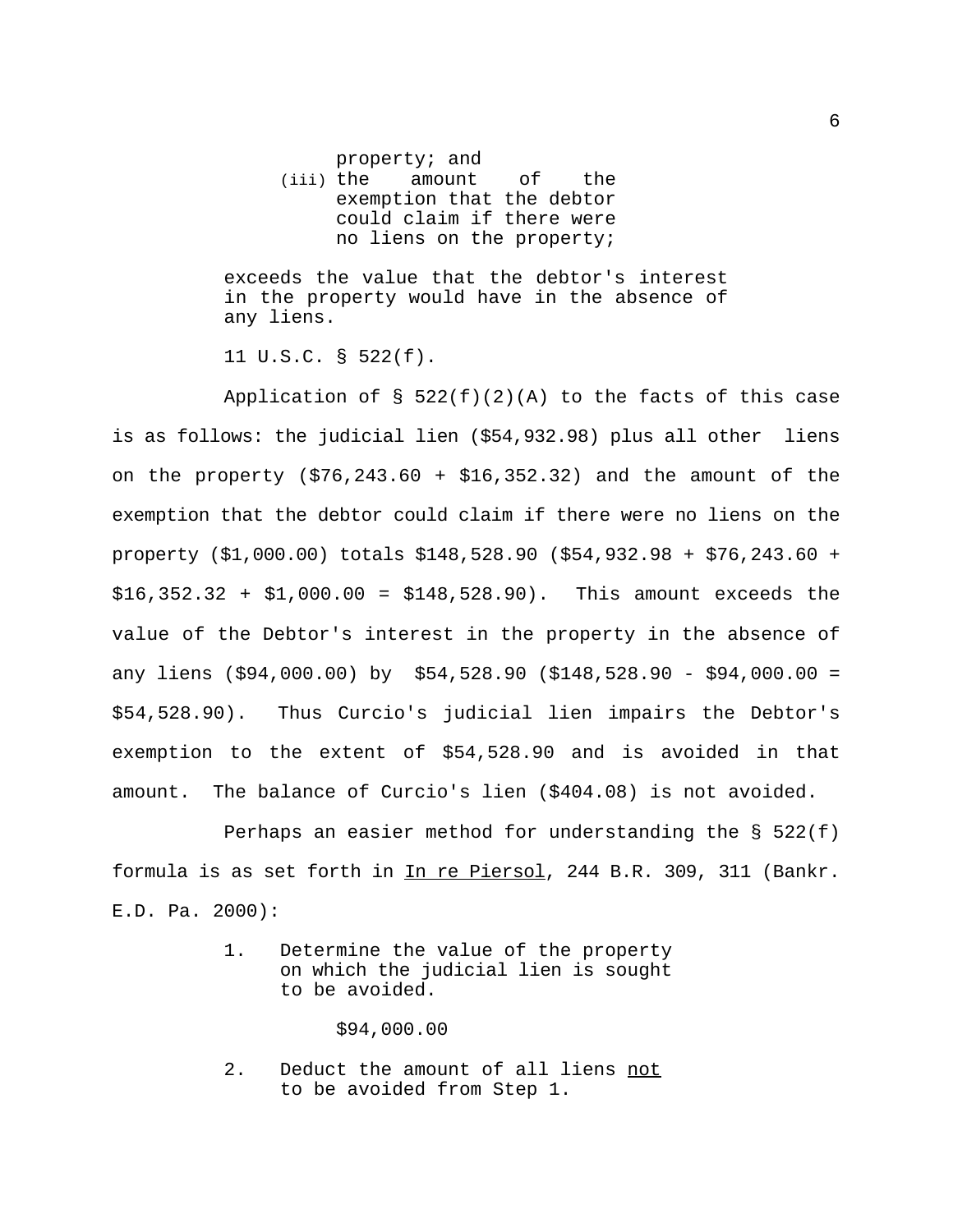$$94,000.00 - [ $76,243.60 + $16,352.32] =$ \$1,404.08

3. Deduct the Debtor's allowable exemptions from Step 2.

> $$1,404.08 - $1,000.00 =$ \$404.08

- 4. Avoidance of all judicial liens results unless Step 3 is a positive figure.
- 5. If Step 3 results in a positive figure, do not allow avoidance of liens to that extent only.

Curcio's lien is not avoided to the extent of \$404.08.

In re Piersol, 244 B.R. at 311-12 (noting that this formula was expressly approved by the Supreme Court in Owen v. Owen, 500 U.S. 305, 313 n.5, 111 S.Ct. 1833 (1991) and by Congress in amending § 522(f) in 1994).

Curcio's first argument that § 522(f) cannot avoid a lien if the debtor lacks equity in the property was overruled by the Bankruptcy Reform Act of 1994. As explained in In re Whitehead, 226 B.R. 539, 540-41 (Bankr. W.D.N.Y. 1998):

> The formula provided by Congress in Section  $522(f)(2)(A)$  . . . specifically eliminates all liens on the debtor's property to determine the value of the debtor's interest in the property. As a result, for purposes of determining impairment, the formula creates equity, even if the debtor otherwise has no equity in the property.

> The Section  $522(f)(2)(A)$  formula negates the strict statutory construction analysis, utilized by a number of courts prior to the enactment of the Bankruptcy Reform Act of 1994, which resulted in their conclusion that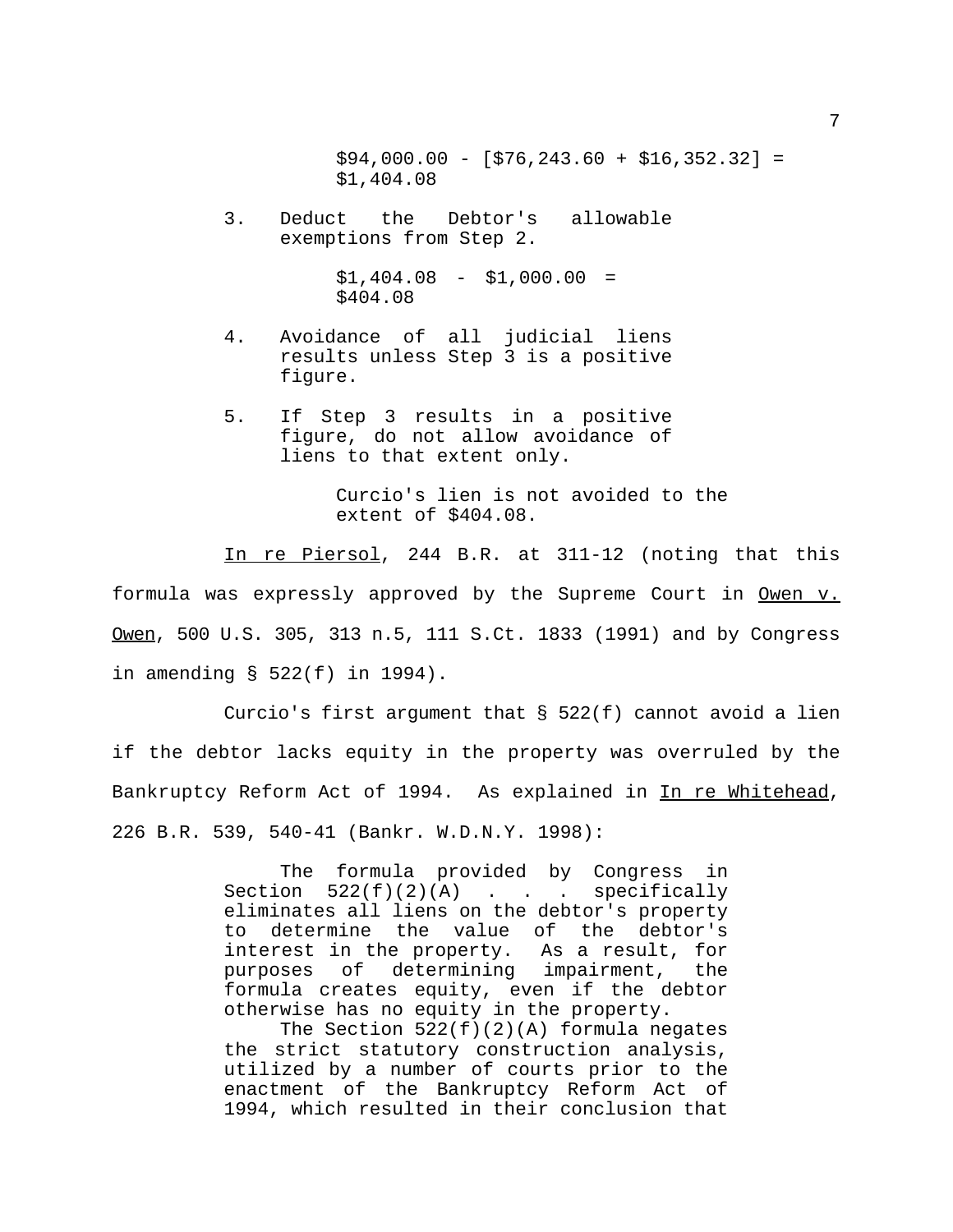the specific provisions of [state law] required ... debtors to have equity over and above unavoidable liens for an exemption to be available which could be impaired by a judgment lien, and thus avoided by the use of Section  $522(f)(1)$ . . . .

The Legislative History to the Bankruptcy Reform Act of 1994 has made it clear that it was always the intention of Congress in enacting Section 522(f)(1), that a debtor would be entitled to avoid the fixing of judicial liens, and take advantage of the applicable federal or state homestead exemption, even if a debtor did not have equity in their residence over otherwise unavoidable liens.

Congress also rejected the methodology employed in City Nat'l Bank v. Chabot (In re Chabot), 992 F.2d 891, 894-95 (9th Cir. 1993) and followed by Menell v. First Nat'l Bank of Boston (In re Menell), 37 F.3d 113, 115-16 (3d Cir. 1994) which held that § 522(f) permits a debtor to avoid a judicial lien only to the extent that the lien impairs an exemption as measured by the debtor's equity in the property rather than by the amount of the claimed exemption. Jones v. Mellon Bank, N.A. (In re Jones), 183 B.R. 93, 95 (Bankr. W.D. Pa. 1995). According to Congress this situation occurs

> where the judicial lien the debtor seeks to avoid is partially secured. Again, in an example where the debtor has a \$10,000.00 homestead exemption, a \$50,000.00 house and a \$40,000.00 first mortgage, most commentators and courts would have said that a judicial lien of \$20,000.00 could be avoided in its entirety . . . However, a few courts, including In re Chabot, 992 F.2d 891 (9th Cir. 1992), held that the debtor could avoid only \$10,000.00 of the judicial lien in this situation, leaving the creditor after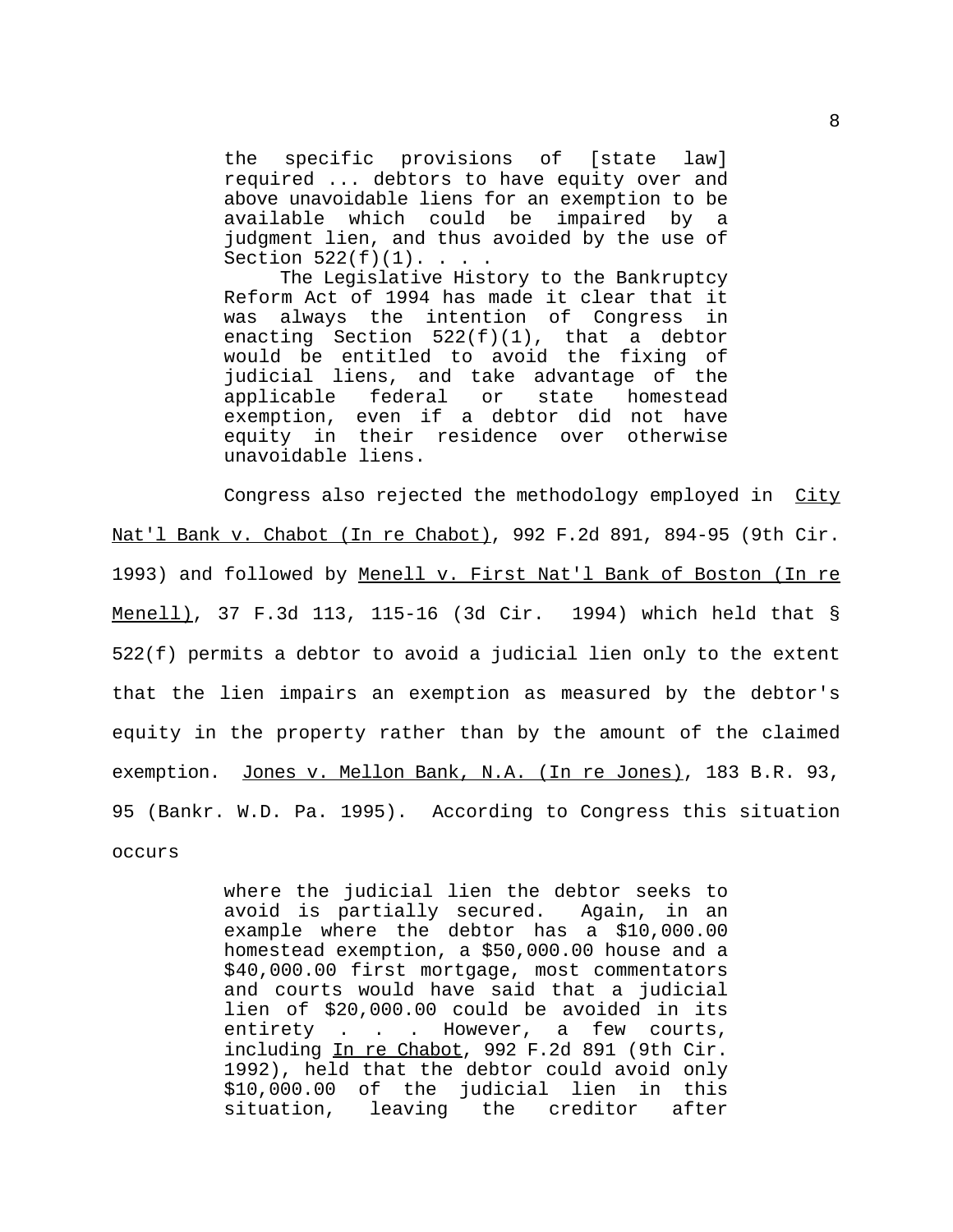bankruptcy with a \$10,000.00 lien attached to the debtor's exempt interest in property . . . The formula in . . . section  $[522(f)(2)(A)]$ would not permit this result.

In re Jones, 183 B.R. at 95 quoting H.R.REP. NO. 103-384, at 53 (1994), reprinted in 1994 U.S.C.C.A.N. 3362.

The cases on which Curcio relies, Nelson v. Scala, 192 F.3d 32 (1st Cir. 1999), and Lehman v. VisionSpan, Inc. (In re Lehman), 205 F.3d 1255 (11th Cir. 2000), address a situation not implicated here. At issue in Nelson and Lehman is the value of the debtor's interest in property for purposes of § 522(f) where the debtor owns the property as a co-tenant or as a joint tenant. In such circumstances the § 522(f) formula does not work flawlessly.

In Nelson, for example, the debtor and his wife each owned a 50% interest in their residence. 192 F.3d at 33. The bankruptcy court determined the house had a fair market value of \$185,000.00. Accordingly, the debtor's interest in the property was \$92,500.00. The debtor was entitled to an exemption of \$12,500.00. Id. The debtor's residence was subject to four nonavoidable liens, totaling \$134,626, and a judicial lien of \$24,000. Id. Thus apart from the judicial lien, the debtor and his wife had net equity in the residence of \$50,374 (\$185,000 -  $$134,626 = $50,374$ .

The debtor moved to avoid the judicial lien under § 522(f). A straight application of the formula using the debtor's 50% interest in the property as the value of his interest leads to full avoidance of the judicial lien notwithstanding sufficient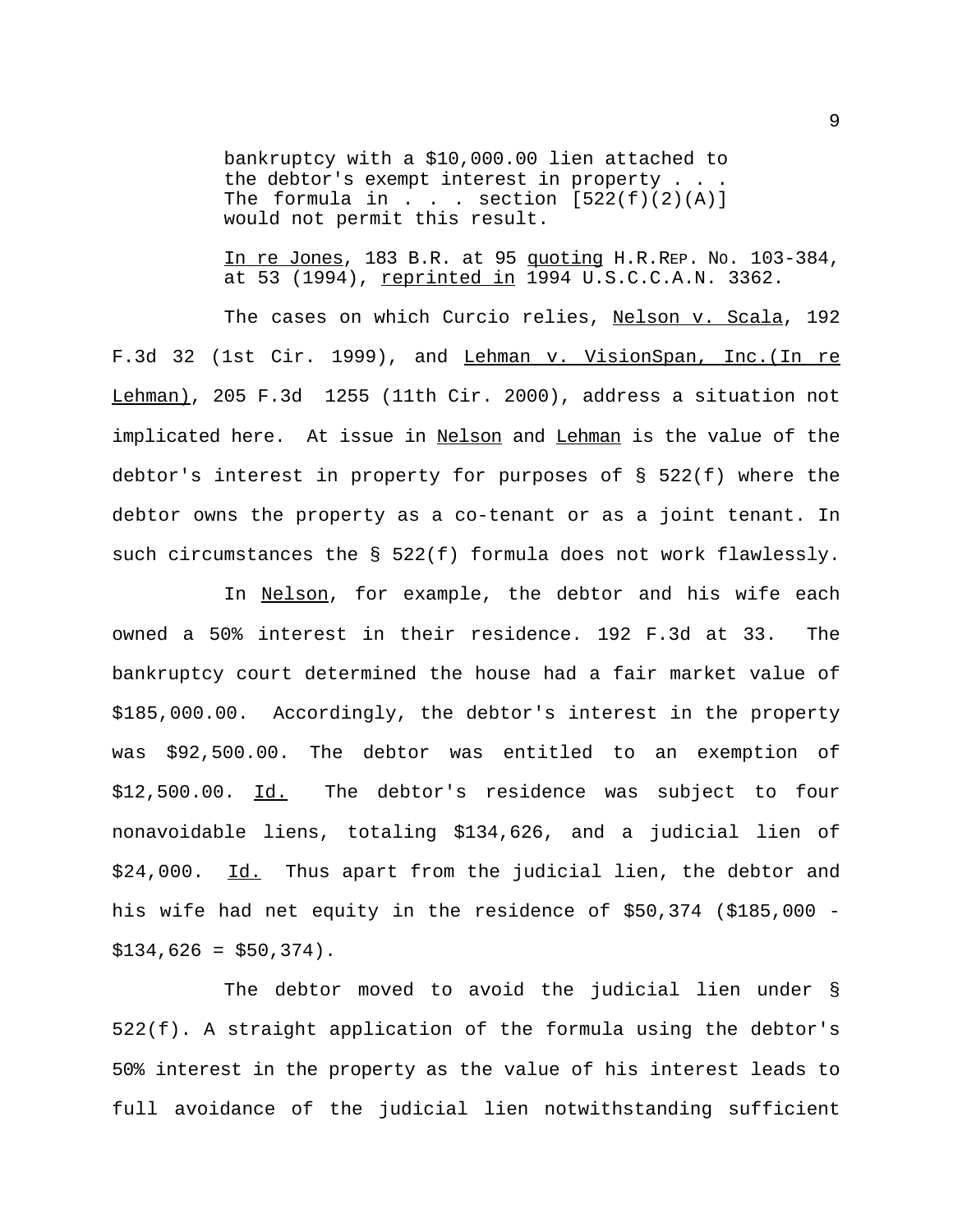equity to pay the lien in full.<sup>4</sup> Id. at 34.

This problem arises because the literal language of § 522(f) in a co-ownership situation causes a reduction in the value of the debtor's ownership interest without a correlating reduction in the amount of the debtor's nonavoidable liens (e.g., the mortgage) used for the impairment calculation. The statutory language does not account for any asymmetry of obligation as between a debtor and co-owner where both are obligated on nonavoidable liens but only the debtor is obligated on the judicial lien. Nelson, 192 F.3d at 35-36. Not surprisingly, courts are divided on how to apply § 522(f) in this context. Some hold that they should follow the literal reading of the statute, see Zeigler Eng'g Sales, Inc. v. Cozad (In re Cozad), 208 B.R. 495 (B.A.P. 10th Cir. 1997), while others adjust the asymmetry. See Lehman, 205 F.3d at 1257-58; Nelson, 192 F.3d at 36.

Fortunately, I need not decide this issue to decide the outcome of the present controversy. Debtor is the sole owner of the residence. Nelson and Lehman are therefor not relevant. A straightforward application of § 522(f) results in partial

4

The calculation is as follows: the lien (\$26,000) plus all other liens on the property (\$134,626) plus the debtor's exemption in the absence of any liens (\$12,500) exceeds the value of the debtor's interest in the property (\$92,500) by \$80,626 ([\$26,000 + \$134,626 + \$12,500] - \$92,500 = \$80,626). Thus the lien impairs the debtor's exemption to the extent of \$80,626 and is avoided in that amount, i.e., entirely. Nelson, 192 F.3d at 34.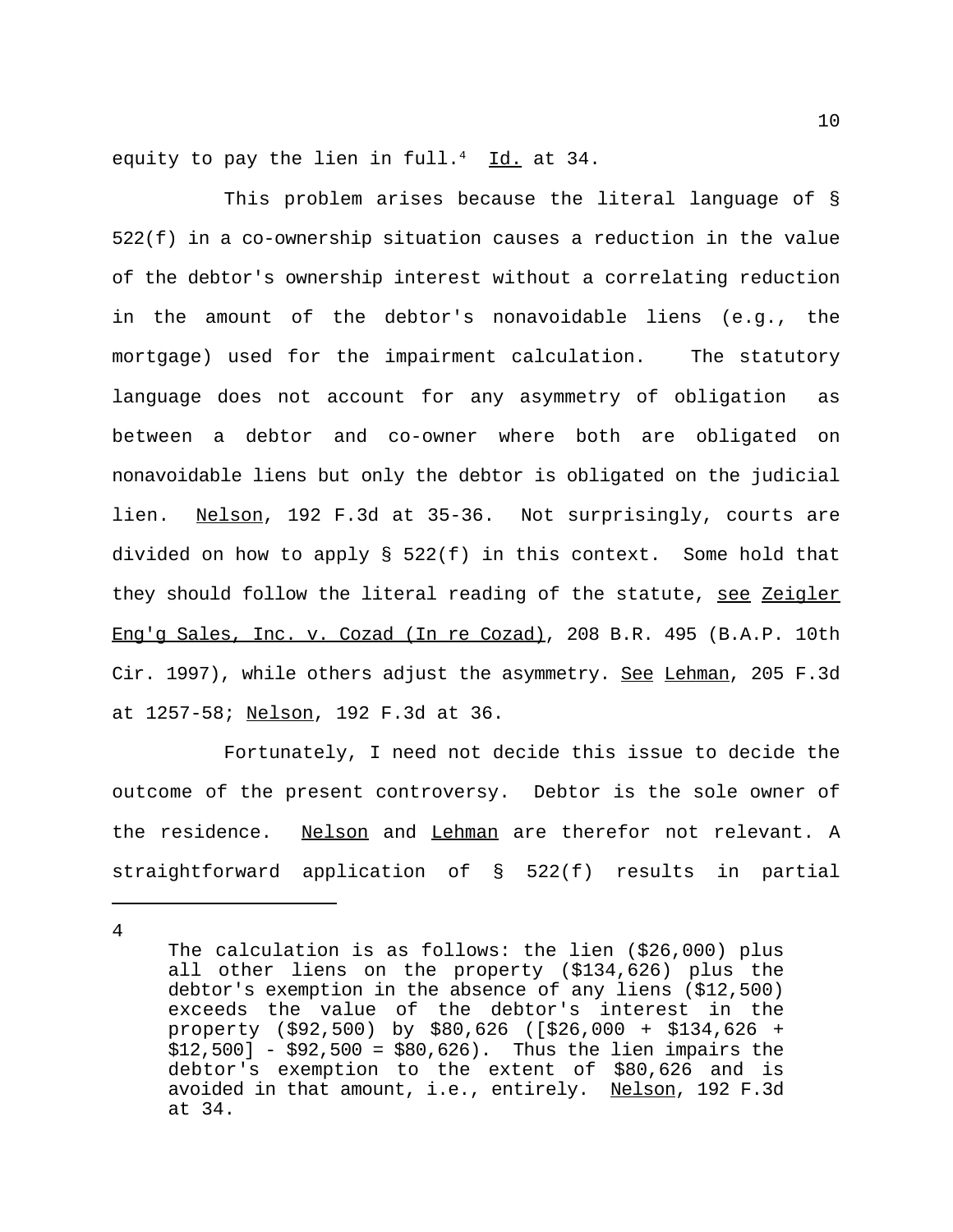avoidance of Curcio's lien.

## **CONCLUSION**

For the reasons stated above, I will grant Debtor's motion to avoid Curcio's judicial lien to the extent Curcio's lien impairs Debtor's exemption in the residence. According to the formula set forth in § 522(f), Curcio's judicial lien impairs the Debtor's exemption to the extent of \$54,528.90 and is avoided in that amount. The balance of Curcio's lien (\$404.08) is not avoided.